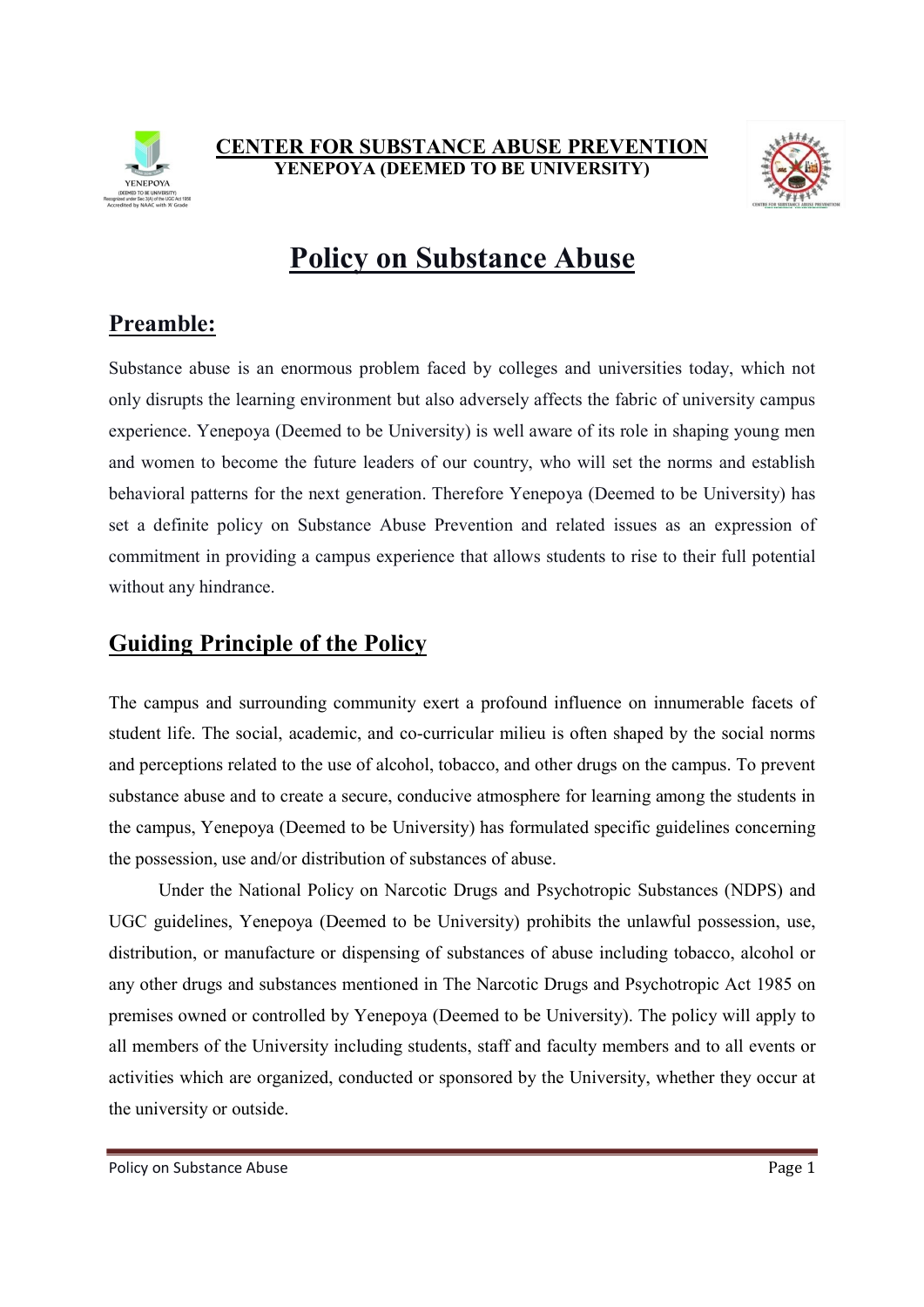



# Objectives of the policy:

#### The Policy is formulated keeping in mind the following objectives

- 1. To ensure that the university campus is safe and healthy and fosters a learning culture
- 2. To create awareness about the adverse effects of Substance abuse as an enormous threat to individuals and society as a whole.
- 3. To take all necessary measures to prevent, limit and possibly eliminate 'substance' abuse in the Campus which can be a major obstacle to academic performance
- 4. To assist the students who seek help in handling substance abuse-related problems
- 5. To handle the reported cases of substance abuse objectively with compassion and caution

### Substance abuse prevention activities and facilities of campus

Yenepoya (Deemed to be University) has specific programs in place that are intended to reduce the initiation of substance use, identify the users and offer help to those who need it. To spearhead the substance abuse prevention activities of the campus, Yenepoya (Deemed to be University) has established a Centre for Substance Abuse Prevention with satellite units in all constituent colleges.

### 1. Prevention Strategies

While the Yenepoya (Deemed to be University) takes a serious view of tobacco, alcohol and other substances of abuse on its campus, it strongly believes that the best way to maintain an appropriate campus environment concerning the same is through preventive education about the dangers of substance abuse

### a.)Providing Healthy campus Environment

Campus environment including physical and social/cultural is of great importance in influencing student attitudes and actions towards substance abuse related issues. The university strives to create an environment that discourages substance use while promoting a healthier lifestyle and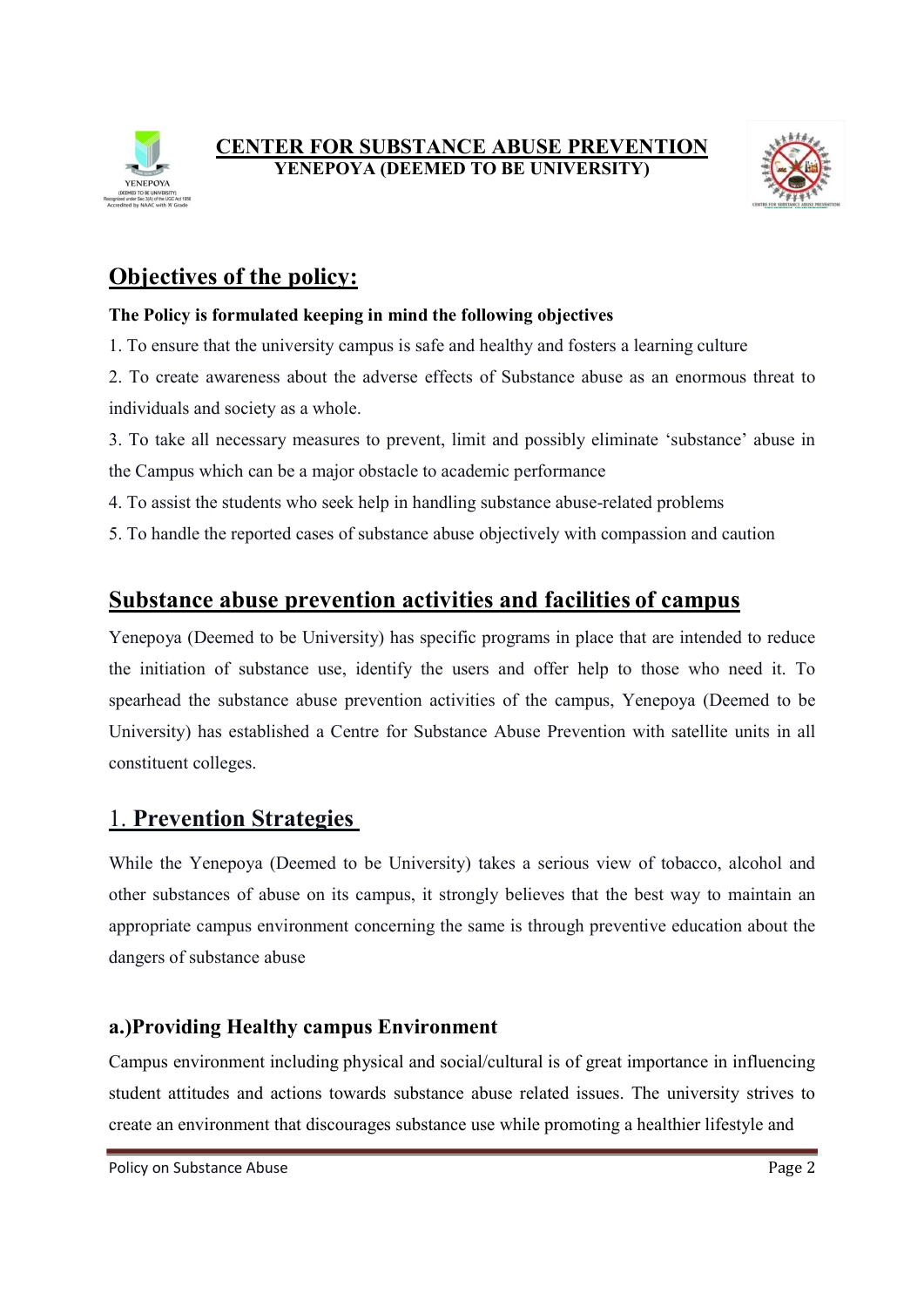



offer substance-free recreational opportunities so that students can get together and have fun without the disruption and danger of tobacco, alcohol or other substances of abuse

### b.)Policy and rule enforcement

Yenepoya (Deemed to be University) has set clear and consistent substance abuse prevention policies and consequences of violations. The University will adhere to the following guidelines concerning the possession, use and/or distribution of substances of abuse:

 1. The possession, use and/or distribution of substances of abuse including tobacco, alcohol or any other drugs and substances mentioned in The Narcotic Drugs and Psychotropic Act 1985 are prohibited on premises owned or controlled by Yenepoya (Deemed to be) University.

 2. Yenepoya (Deemed to be) University squads will carry out random checks on students/residential premises for substances of abuse.

 3. Possession, use and/or distribution of substances of abuse will attract appropriate disciplinary action which may include expulsion.

 4. Offenders will also come under the purview of Narcotic Drugs and Psychotropic Substances Act 1985 (NDPS Act) and will be liable for penal action as specified in the latter part of this policy document.

 In furtherance of this purpose, a copy of the policy will be distributed to the newly joining students and their parents and an affidavit will be collected from students countersigned by parents. This policy will be reviewed biennially to assess the effectiveness of the university's Substance abuse prevention program.

#### c. Awareness programs/ Education

Educating students about the risks and harmful effects of substance abuse should be the foundation of all prevention efforts. By creating an understanding of what these substances can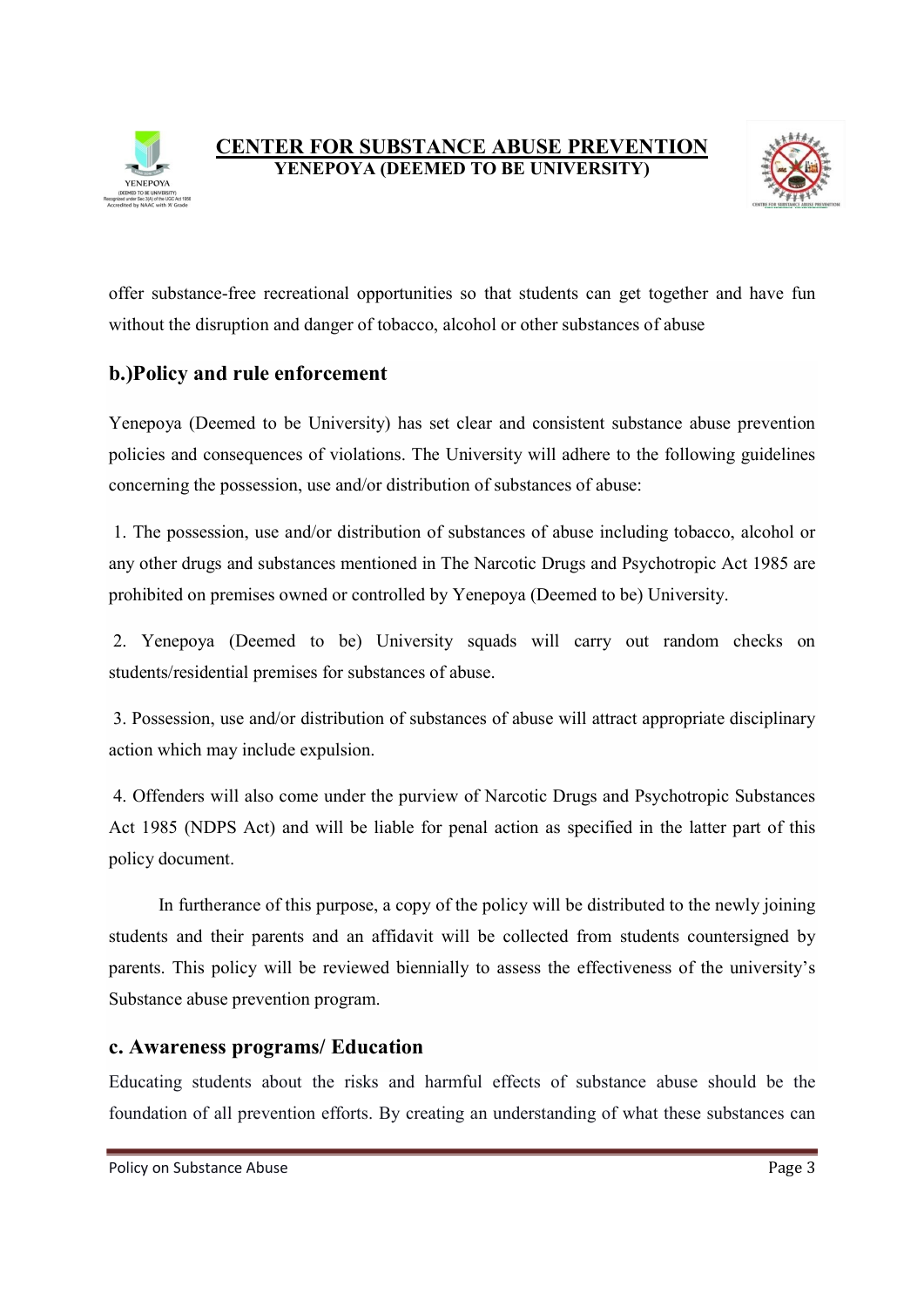



do to their bodies, students can be encouraged to take an informed decision and may choose to stay away from these substances of abuse. Students who are struggling to resist peer pressure to use drugs will find strength through such awareness programs. Providing awareness programs are of particular importance to newly joined students of the University because these young adults are faced with new and exciting challenges during this transition period of their lives, along with potentially risky situations.

Accordingly, all the constituent institutions of the University should

 - Have interaction with students joining the institution with their parents/ guardian to explain the University campus policy on Substance abuse related issues and consequences of violation also on University's expectations on parents in following up their ward's academic performance, attendance and money being spent.

- Include an orientation class in regular student Induction Program on adverse effects of tobacco ,alcohol, and other substances of abuse on health and behaviour

- Conduct further follow up sessions at least once a year.

- Encourage Student involvement in awareness programs by organizing programs through the student council of the institutions and encouraging student's participation in volunteer activities in helping others etc.

# 2. Early detection and support:

To protect the campus environment Yenepoya (Deemed to be University) gives equal importance in identifying the students who have begun substance and providing necessary assistance. Such students will be encouraged to put an end to these ruinous habits before they experience any negative consequences and before they can drag others into these habits. The members of the university community including faculty, staff, resident assistants, student representatives and others are alerted to pay attention to students who exhibit the signs of substance abuse such as behavioural disturbances, poor attendance record or a sudden decline in academic performance. If any such observations are made, the responsible personnel are to bring it to the notice of heads of the institution or the student welfare officer.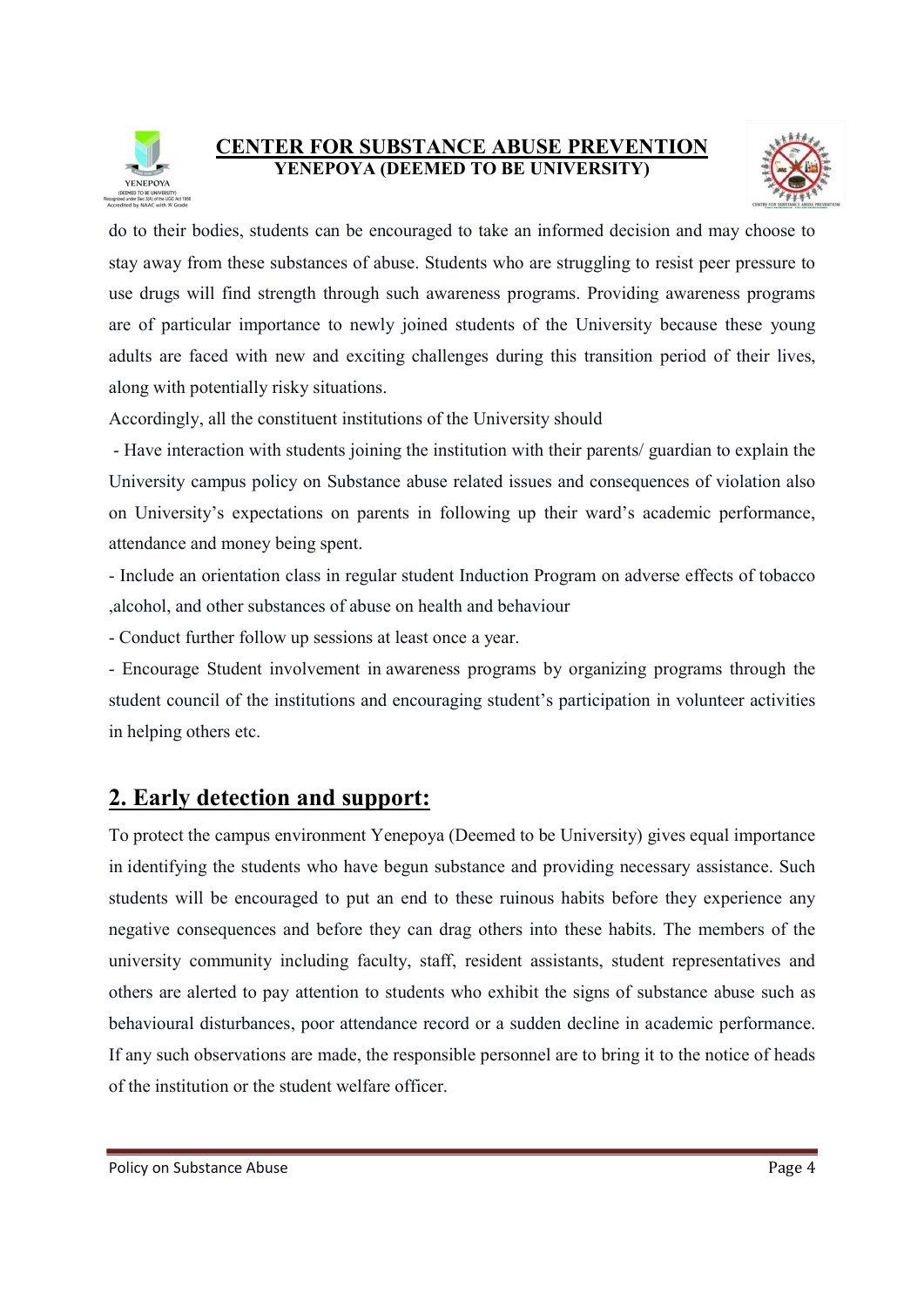



 Compassionate attention will be ensured to the needs of those who are suspected to be using 'substance' / may seek help related to drug-related problems. Students will be encouraged to avail services which include referral for medical or counselling services or educational interventions or de-addiction services. Confidentiality in these circumstances will be protected in compliance with University policy

## 3. Disciplinary Procedures:

The university will impose disciplinary sanctions on students for violations of the Substance Abuse Prevention Policy. Sanctions will be imposed following the procedures of the disciplinary committee of the university.

The intensity of sanction will depend upon the nature/severity of the offence committed and whether the person involved is non habitual/habitual offender:

- 1. In case of suspicion, i.e. if the involvement of the person cannot be established, without doubt, a verbal warning will be given by the Head of the institution. The student will be reminded of existing government laws and punishment for use, possession, and distribution of 'substance' of abuse.
- 2. Confirmed case of violation actions taken as mentioned below

 The record of a student involved in substance abuse has to be maintained by the institutional Substance Abuse Committee with all reports. If such a report is created on a student, he/she will consequentially become ineligible to receive any letters of recommendation or reference from the institution and he/she will not be considered for any accolades. Distribution or supply of 'substance' will be taken more seriously and disciplinary action will be more severe.

#### Consequences based on the number of times of violation of policy

#### Non habitual offenders/1st time Offence:

1. The Head of the institution will give a written warning to the student, mentioning a disciplinary action that will be initiated on the repetition of the offence.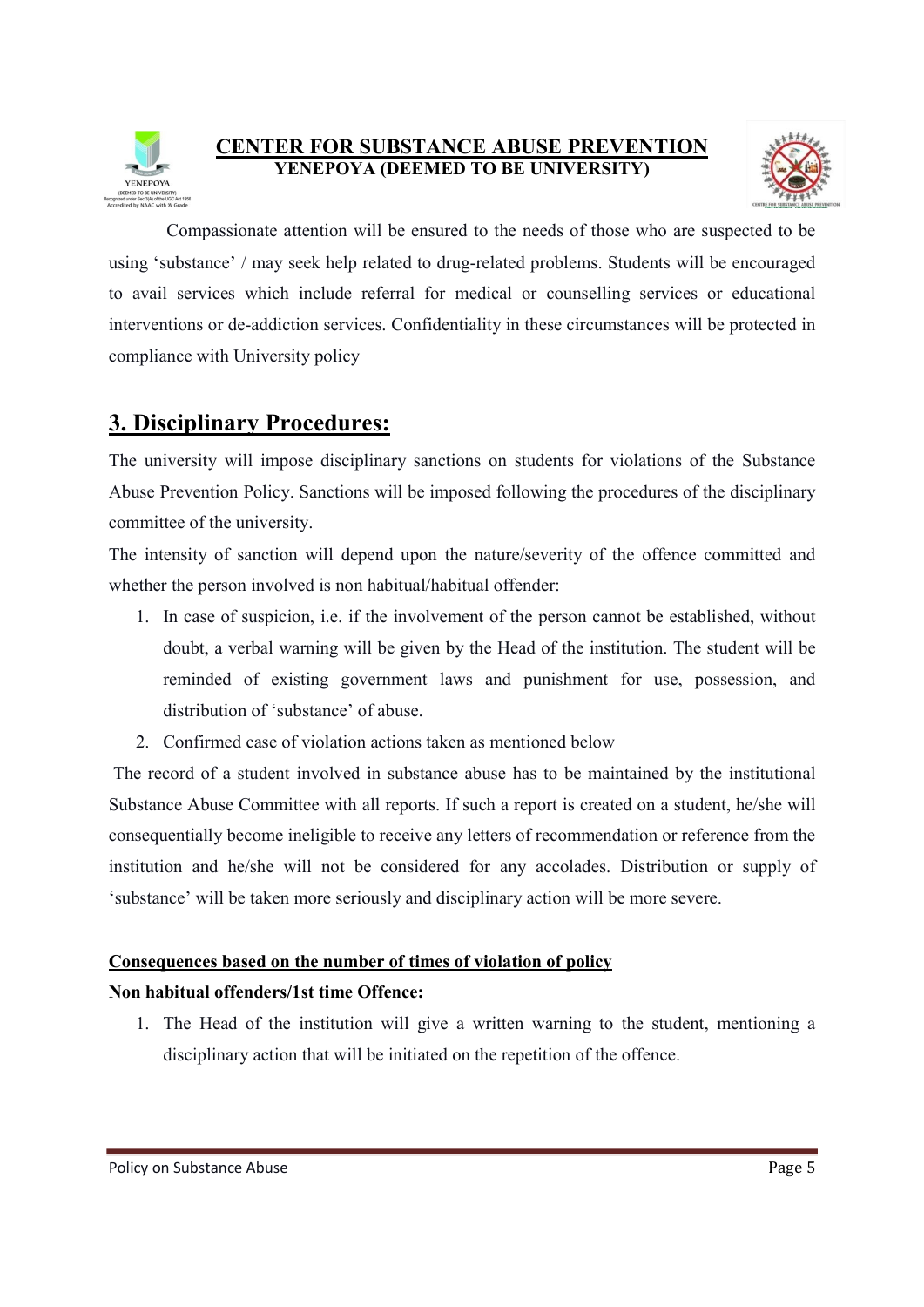



- 2. A notification will be sent to parent/guardian summoning him/her for a meeting with the Head of the institution, the Institutional Substance Abuse Prevention Committee and Mentor
- 3. The student will be referred for counseling.

#### Non habitual offenders/ 2nd time Offence:

1. The Head of the institution will notify the parent/guardian and call him/her for a meeting with the Institutional Substance Abuse Committee /Mentor.

2. The student will be suspended from academic activities for a minimum period of one week. During the period of suspension, the student will not be eligible for any privileges and will have no access to any facilities or services, including the use of library facility.

3. The student will attend counseling sessions along with his/her parent/ guardian or a deaddiction process as applicable during the period of suspension. The rules of attendance will be applied with respect to eligibility to appear for university examinations.

4. The student will resume regular classes on satisfactory report of the Institutional Substance Abuse Prevention Committee and any condition put forth by the institution, on him/her.

#### Habitual offenders/ 3rd time Offence:

1. The Head of the institution will notify the parent/guardian summoning him/her for a meeting with the Head of the institution

 2. Suspension from the institution for one term/semester with academic work. During the period of suspension, the student will not be eligible for any privileges and will have no access to any facilities or services including residing in the hostel of the institution/university. The rules of attendance will be applied with respect to eligibility to appear for university examinations.

3. The student will have to go through more intense de-addiction process in a recognized deaddiction centre for counseling and rehabilitation. On the completion of the suspension period, in order to obtain permission to resume the classes, a wellness and fitness certificate of the student from authorized person should be submitted to the Substance Abuse Prevention Committee for review.